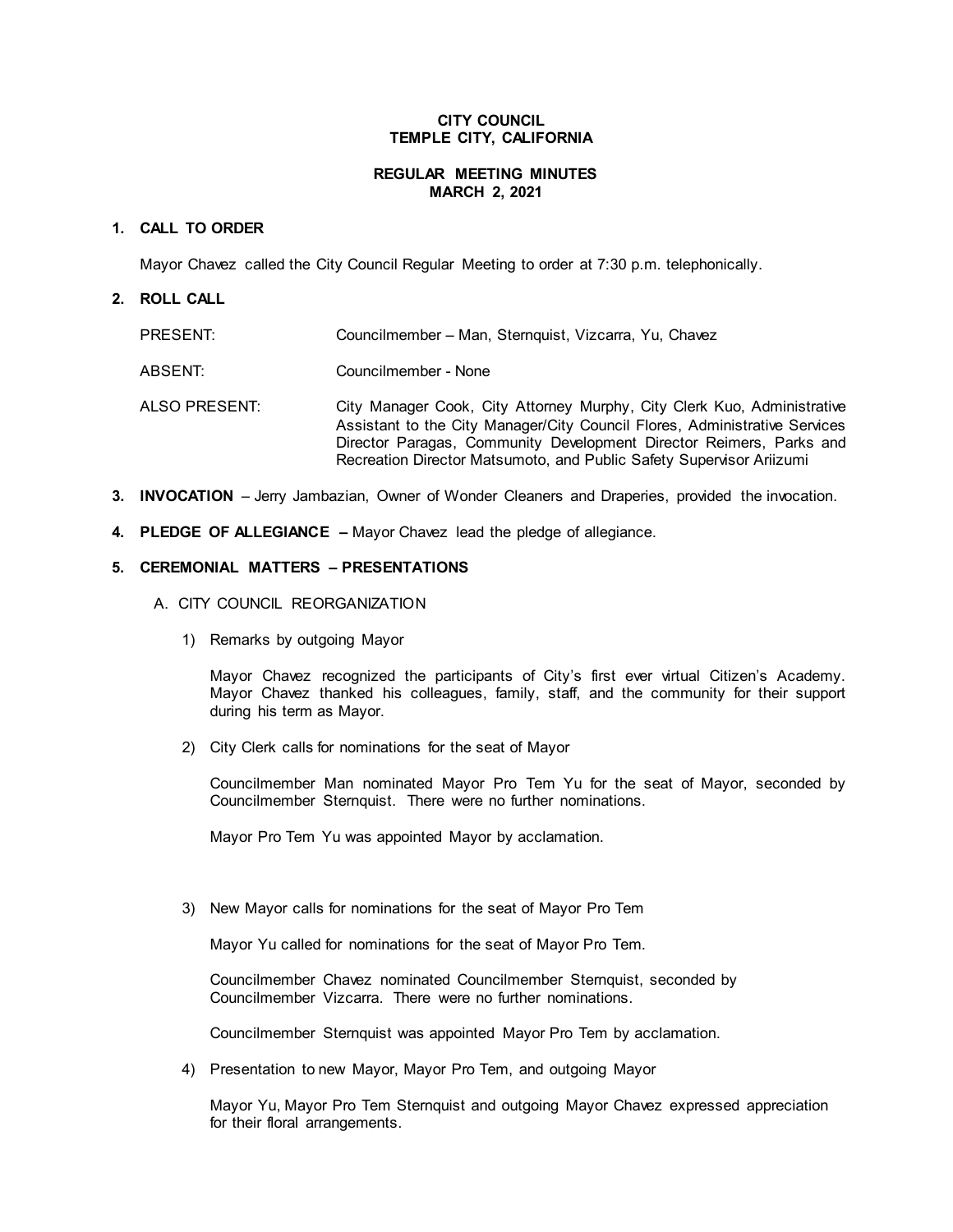#### 5) Councilmember Comments

Councilmembers congratulated Mayor Yu and Mayor Pro Tem Sternquist for their new role and thanked outgoing Mayor Chavez for his leadership during his term as Mayor.

6) New Mayor Remarks

Mayor Yu thanked his fellow councilmembers and is looking forward to his new role.

# **6. PUBLIC COMMENTS ON ITEMS NOT LISTED ON THE AGENDA**

Franklin Ruedel, Temple City resident, invited the public to participate in the USO's fund raiser for the troops.

# **7. CONSENT CALENDAR**

Mayor Pro Tem Sternquist made a motion to approve the consent calendar items. Seconded by Councilmember Man and approved by the following votes:

| AYES:      | Councilmember – Chavez, Man, Vizcarra, Sternquist, Yu |
|------------|-------------------------------------------------------|
| NOES:      | Councilmember - None                                  |
| ABSENT:    | Councilmember - None                                  |
| ABSTAINED: | Councilmember - None                                  |

# A. APPROVAL OF MINUTES

The City Council is requested to review and approve:

- 1. The Minutes of the Special [City Council Meeting of January 27, 2021;](https://ca-templecity.civicplus.com/DocumentCenter/View/15842/02_7A1_CCM---2021-01-27-Sheriff-Monthly) and
- 2. [The Minutes of the Regular City Council Meeting of February 16, 2021.](https://ca-templecity.civicplus.com/DocumentCenter/View/15843/03_7A2_CCM---2021-02-16)

Action: Approved.

B. [SECOND READING AND ADOPTION OF ORDINANCE 21-1053 ORDINANCE REPEALING](https://ca-templecity.civicplus.com/DocumentCenter/View/15844/04_7B_Solid-Waste-Ordinance_Staff-Report_2nd-Reading-and-Adoption-of-Ordinance-21-1053_final-w-Attachment)  TITLE 6, CHAPTER 2, ARTICLE C – ["GARBAGE AND RUBBISH DISPOSAL" AND TITLE 6,](https://ca-templecity.civicplus.com/DocumentCenter/View/15844/04_7B_Solid-Waste-Ordinance_Staff-Report_2nd-Reading-and-Adoption-of-Ordinance-21-1053_final-w-Attachment)  CHAPTER 2, ARTICLE D – ["INTEGRATED WASTE MANAGEMENT PROGRAM" OF THE](https://ca-templecity.civicplus.com/DocumentCenter/View/15844/04_7B_Solid-Waste-Ordinance_Staff-Report_2nd-Reading-and-Adoption-of-Ordinance-21-1053_final-w-Attachment)  [TEMPLE CITY MUNICIPAL CODE AND ADDING TITLE 6, CHAPTER 2, ARTICLE C –](https://ca-templecity.civicplus.com/DocumentCenter/View/15844/04_7B_Solid-Waste-Ordinance_Staff-Report_2nd-Reading-and-Adoption-of-Ordinance-21-1053_final-w-Attachment) "SOLID [WASTE MANAGEMENT" TO THE TEMPLE CITY MUNICIPAL CODE.](https://ca-templecity.civicplus.com/DocumentCenter/View/15844/04_7B_Solid-Waste-Ordinance_Staff-Report_2nd-Reading-and-Adoption-of-Ordinance-21-1053_final-w-Attachment)

The City Council is requested waive further reading and adopt Ordinance No. 21-1053.

Action: Waived further reading and adopted Ordinance No. 21- 1053 repealing Title 6, Chapter 2, Article C – "Garbage And Rubbish Disposal" and Title 6, Chapter 2, Article D – "Integrated Waste Management Program" of the Temple City Municipal Code and adding Title 6, Chapter 2, Article C – "Solid Waste Management" to the Temple City Municipal Code.

C. ADOPT RESOLUTION NO. [21-5514, APPROVING THE AREA D REGIONAL COMMUNITY](https://ca-templecity.civicplus.com/DocumentCenter/View/15845/05_7C_Area-D_Staff-Report_Approval-of-Area-D-Regional-CERT-Mutual-Aid-Agreement_final-w-attachments)  [EMERGENCY RESPONSE TEAM \(CERT\) MUTUAL AID AGREEMENT](https://ca-templecity.civicplus.com/DocumentCenter/View/15845/05_7C_Area-D_Staff-Report_Approval-of-Area-D-Regional-CERT-Mutual-Aid-Agreement_final-w-attachments)

Approval of the Area D Regional CERT Mutual Aid Agreement will increase the City's access to a cadre of trained CERT volunteers to assist with pre-planned events, emergencies, and disasters in the City.

Action: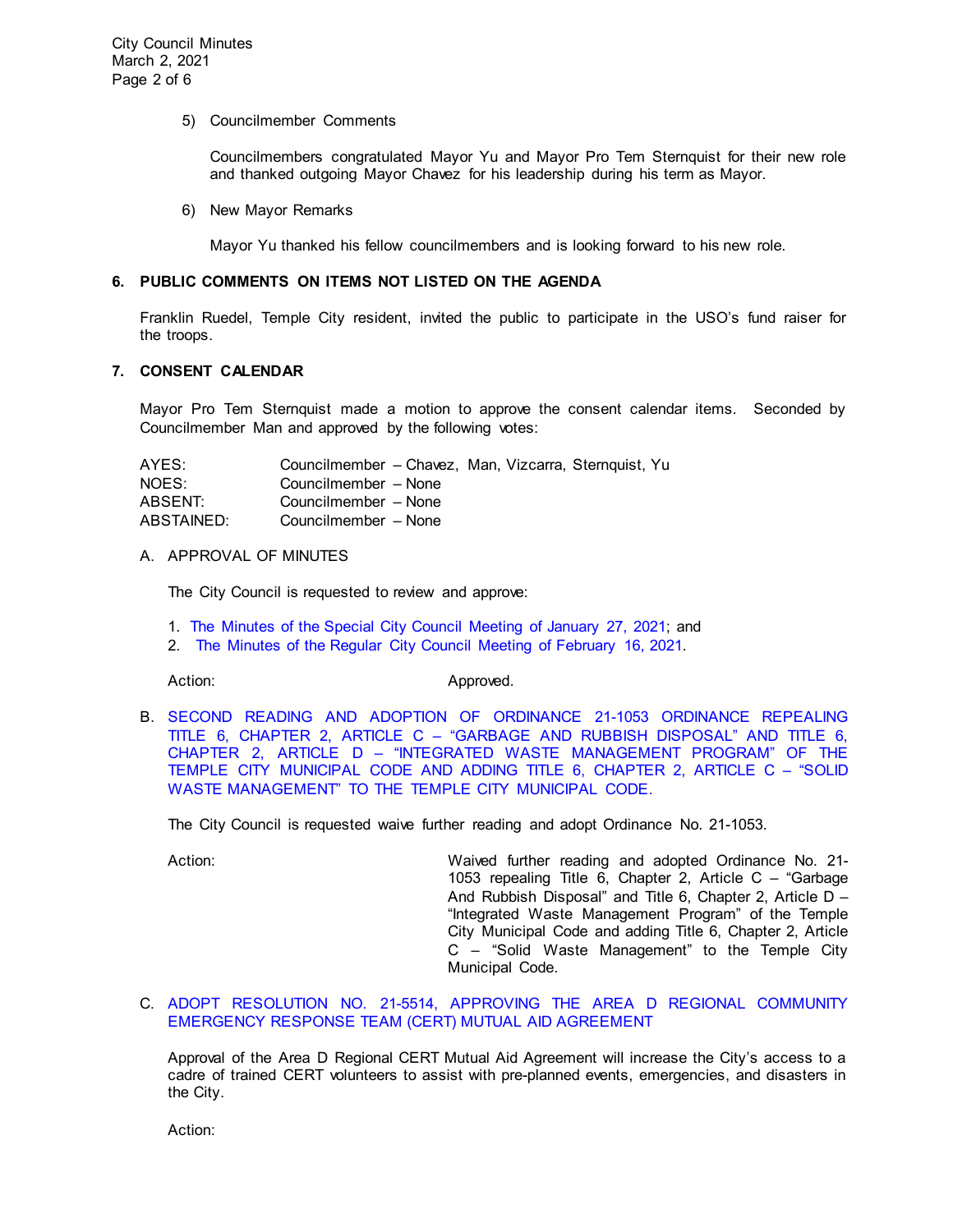- 1. Adopted Resolution No. 21-5514 approving the Area D Regional CERT Mutual Aid Agreement; and
- 2. Authorized the City Manager to execute the Agreement.

# D. [FOURTH AMENDMENT TO THE CONSULTANT SERVICES AGREEMENT WITH ECS](https://ca-templecity.civicplus.com/DocumentCenter/View/15846/06_7D_ECS_Attachment-A_4th-amendment-to-agreement_-annual-software-support-and-related-services_2021-05-01-to-2022-05-01_final-w-attachments)  [IMAGING, INC. FOR CITY'S ELECTRONIC CONTENT MANAGEMENT SOFTWARE AND](https://ca-templecity.civicplus.com/DocumentCenter/View/15846/06_7D_ECS_Attachment-A_4th-amendment-to-agreement_-annual-software-support-and-related-services_2021-05-01-to-2022-05-01_final-w-attachments)  [ANNUAL MAINTENANCE AND RELATED SERVICES](https://ca-templecity.civicplus.com/DocumentCenter/View/15846/06_7D_ECS_Attachment-A_4th-amendment-to-agreement_-annual-software-support-and-related-services_2021-05-01-to-2022-05-01_final-w-attachments)

Approval of a fourth amendment to the Consultant Services Agreement with ECS will allow staff to continue providing public access to City's public records online.

Action:

- 1. Approved the fourth amendment to the Consultant Services Agreement with ECS Imaging, Inc. (ECS) (Attachment "A"), for City's electronic content management software (i.e., Laserfiche) and annual maintenance and related services; and
- 2. Authorized the City Manager to sign the Third Amendment.

# E. [ADOPTION OF RESOLUTION NO. 21-5516 AMENDING THE CITY'S RECORDS RETENTION](https://ca-templecity.civicplus.com/DocumentCenter/View/15848/07_7E_Record-Retention-Schedule-2021_Staff-Report_final-w-Attachment-A)  **[SCHEDULE](https://ca-templecity.civicplus.com/DocumentCenter/View/15848/07_7E_Record-Retention-Schedule-2021_Staff-Report_final-w-Attachment-A)**

Having an updated record retention schedule is crucial and can help reduce current and future records storage costs, eliminate duplication of records, increase efficiency and take advantage of current technology and changes in law.

Action: Adopted Resolution No. 21-5516 adopting the City's amended Records Retention Schedule.

F. [ACCEPT PROJECT COMPLETION FOR LAS TUNAS DRIVE PAVEMENT REHABILITATION,](https://ca-templecity.civicplus.com/DocumentCenter/View/15849/08_7F_Las-Tunas-Dr-Rehab_STAFF-REPORT_Phase-1-completion-P20-05_final-w-attachment)  [PHASE 1, FROM WEST CITY LIMIT TO SULTANA AVENUE, CIP NO. P20-05](https://ca-templecity.civicplus.com/DocumentCenter/View/15849/08_7F_Las-Tunas-Dr-Rehab_STAFF-REPORT_Phase-1-completion-P20-05_final-w-attachment)

Asphalt rehabilitation activities on Las Tunas Road from West City Limit to Sultana Avenue, as part of Phase I improvements, are now complete and confirmed by the City Engineer.

Action:

- 1. Accepted project completion for the Las Tunas Drive Pavement Rehabilitation, Phase 1, From West City Limit To Sultana Avenue Project as performed by All American Asphalt for a total amount of \$564,689.62;
- 2. Authorized the City Manager to file a project Notice of Completion with the County of Los Angeles Registrar-Recorder; and
- 3. Authorized the City Manager to release a retention payment of \$28,234.48 to All American Asphalt within 35 days following recordation of the Notice of Completion.

# G. [AUDIT REPORTS FOR PROPOSITION A, PROPOSITION C, MEASURE R, TRANSPORTATION](https://ca-templecity.civicplus.com/DocumentCenter/View/15839/09_7G_LACMTA_Staff-Report-AUDIT-MTA-PROP-A-C-MEASURE-R--M--TDA-3-2-21-SP-Edits_final-w-attachment)  [DEVELOPMENT ACT ARTICLE 3 AND MEASURE M FOR FISCAL YEAR \(FY\) 2019-20](https://ca-templecity.civicplus.com/DocumentCenter/View/15839/09_7G_LACMTA_Staff-Report-AUDIT-MTA-PROP-A-C-MEASURE-R--M--TDA-3-2-21-SP-Edits_final-w-attachment)

The City is in compliance with all requirements of the Los Angeles County Metropolitan Transportation Authority's (LACMTA) Funding and Allocation Guidelines. In the auditor's opinion, the financial statements of Prop A, Prop C, Measure R, TDA and Measure M were presented fairly and in accordance with accounting principles generally accepted in the United States of America.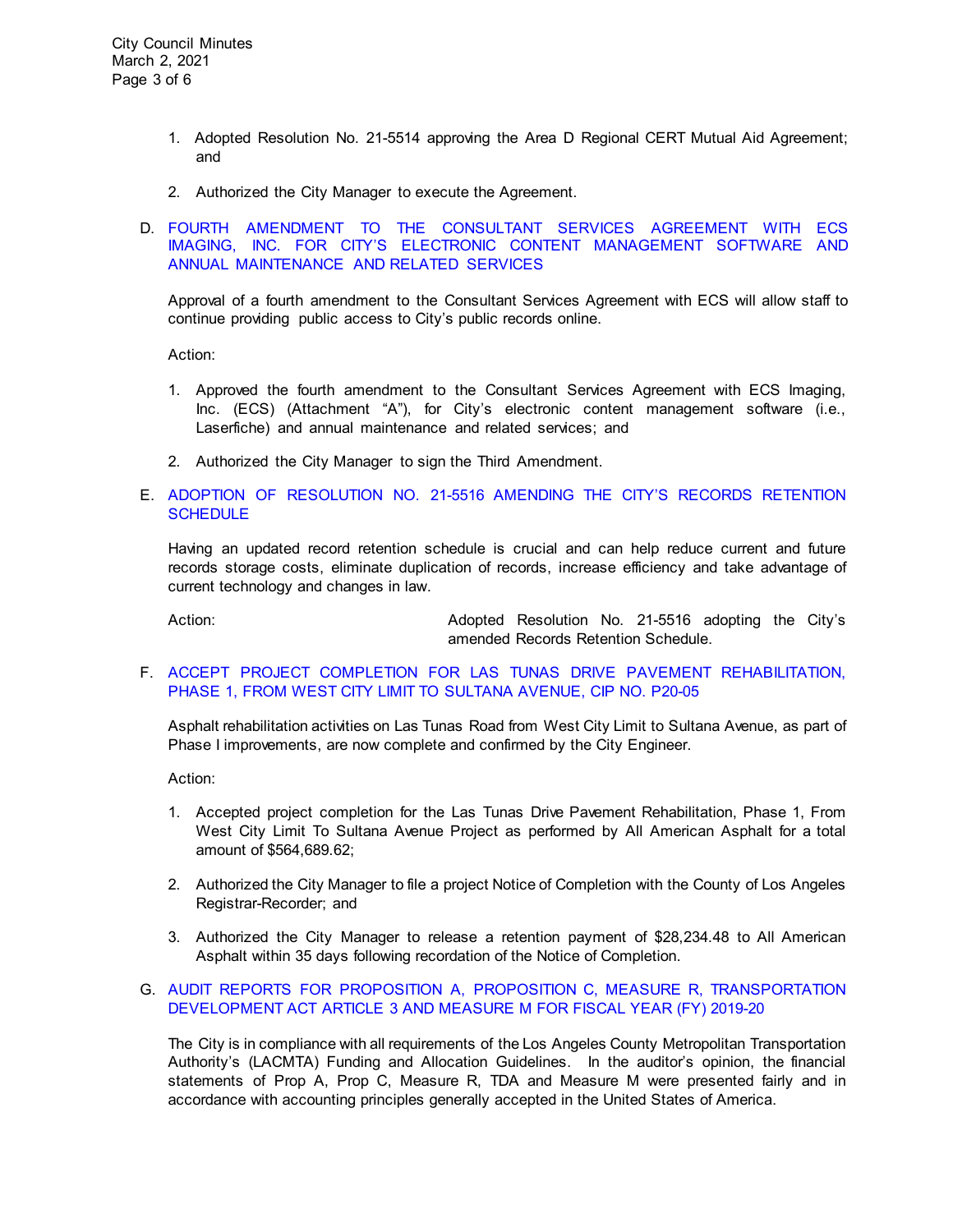Action: Received and filed FY 2019-20 Proposition A, Proposition C, Measure R, Transportation Development Act Article 3 and Measure M Audit Reports.

## H. [ADOPTION OF RESOLUTION NO. 21-5515 ORDERING THE ENGINEER'S REPORT TO](https://ca-templecity.civicplus.com/DocumentCenter/View/15850/10_7H_LLD_Staff-Report-Order-of-LLD-Engineer-Report-FY2122_v2_final-2021-02-27_final-w-attachment)  [ESTABLISH LIGHTING AND MAINTENANCE DISTRICT ASSESSMENT RATES FOR FISCAL](https://ca-templecity.civicplus.com/DocumentCenter/View/15850/10_7H_LLD_Staff-Report-Order-of-LLD-Engineer-Report-FY2122_v2_final-2021-02-27_final-w-attachment)  [YEAR 2021-2022](https://ca-templecity.civicplus.com/DocumentCenter/View/15850/10_7H_LLD_Staff-Report-Order-of-LLD-Engineer-Report-FY2122_v2_final-2021-02-27_final-w-attachment)

Pursuant to the 1972 State Lighting and Landscape Act, an engineer's report must be prepared for each fiscal year in which assessments are levied and collected for the City's Lighting and Maintenance District (District). The engineer's report identifies eligible program expenditures, establishes the District's operating budget, updates individual property assessments, and documents the City's compliance with all applicable laws.

Action: Adopted Resolution No. 21-5515 ordering the preparation of the Lighting and Maintenance Assessment District annual engineer's report for Fiscal Year (FY) 2021-2022.

# I. [PETTY CASH REPORT](https://ca-templecity.civicplus.com/DocumentCenter/View/15840/11_7I_Petty-Cash-Report-3-2-21)

The City Council is requested to receive and file the Petty Cash Report.

Action: Received and filed.

# J. ADOPTION OF RESOLUTION NO. 21-5517 [APPROVING PAYMENT OF BILLS FOR FISCAL](https://ca-templecity.civicplus.com/DocumentCenter/View/15841/12_7J_Warrant-Register-30221_final-w-attachment)  [YEAR 2020-21](https://ca-templecity.civicplus.com/DocumentCenter/View/15841/12_7J_Warrant-Register-30221_final-w-attachment)

The City Council is requested to adopt Resolution No. 21-5517 authorizing the payment of bills.

Action: **Adopted Resolution No. 21-5517.** 

#### **8. PUBLIC HEARING** – None

#### **9. UNFINISHED BUSINESS** – None

Mayor Pro Tem Sternquist recused herself from the discussion of New Business Item 10A. This project is located within 500 feet of her property creating possible conflict of interest.

#### **10. NEW BUSINESS**

# A. AWARD OF CONTRACT FOR [THE PRIMROSE PARK PROJECT](https://ca-templecity.civicplus.com/DocumentCenter/View/15863/13_10A_Primrose-Park-Project_Award-of-Contract---final-w-attachments) (P21-01)

The City Council is requested to award contracts for the Primrose Park Project.

City Manager Cook gave a brief overview of the project and Parks and Recreation Director Matsumoto gave a summary of the staff report.

City Council asked questions regarding custom versus pre-fabricated options for the park amenities and designs.

Mayor Yu opened public comment. Hearing no request to speak, Mayor Yu closed public comment.

City Council asked questions and made final comments.

Councilmember Chavez made a motion to: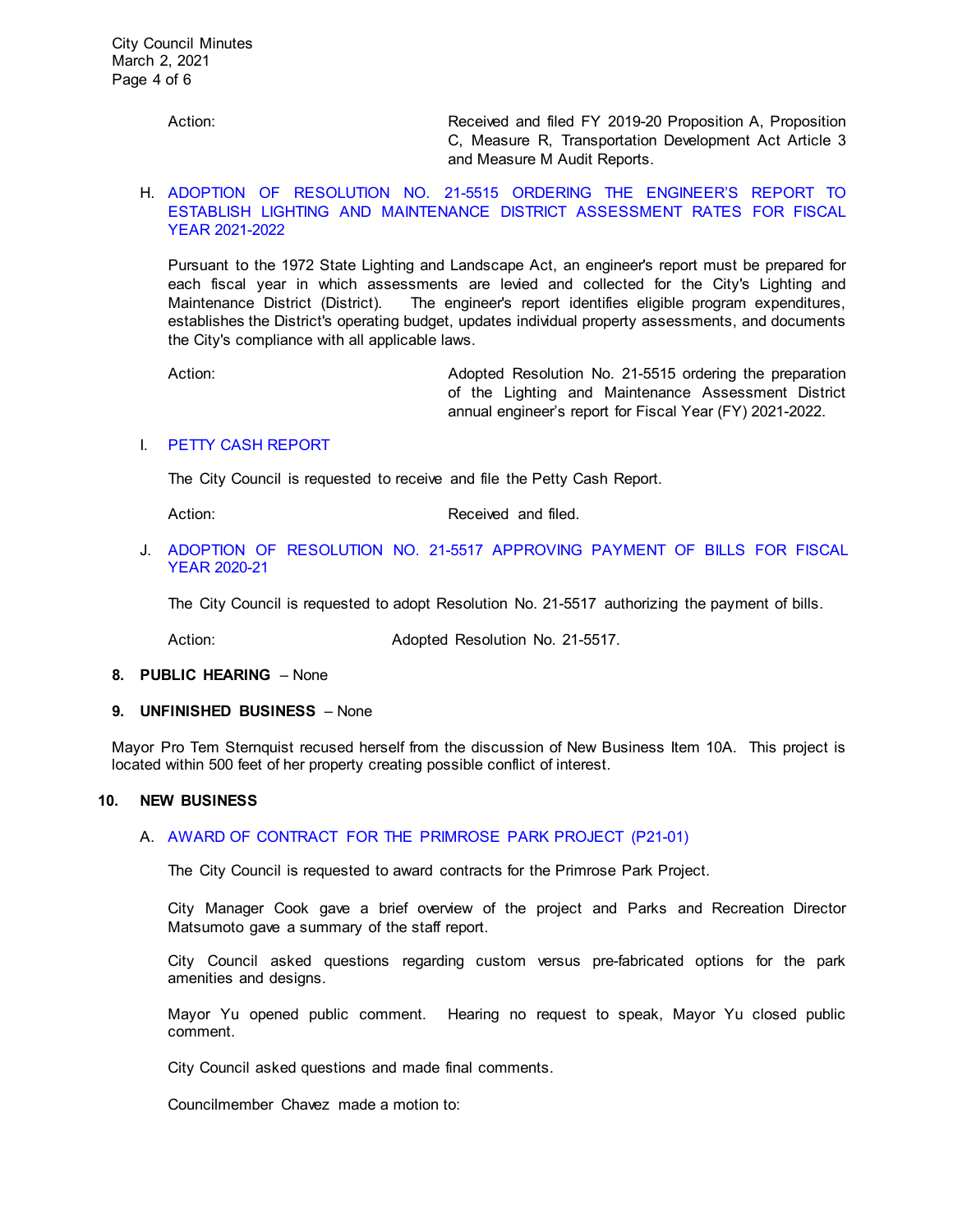- 1. Award a Public Works Contract (Contract) to CEM Construction Corp (Attachment "A") as the lowest responsible bidder for the Primrose Park Project (P-21-01) and authorize the City Manager to execute the Contract in an amount of \$2,470,087.50;
- 2. Award a Contract for Direct Purchasing of Playground Equipment thru CMAS (State of California Multiple Award Schedules Program) and authorize the City Manager to execute the Contract in an amount not to exceed \$421,617.30;
- 3. Authorize 10% of the awarded contract amounts as contingency allowance to be used if necessary; and
- 4. Direct staff to seek value engineering opportunities after award of contract to lowest responsible bidder and CMAS playground vendor and for City Manager to return back with the use of alternate funding source for Council authorization.

Seconded by Councilmember Man and approved by the following votes:

| Councilmember – Chavez, Man, Vizcarra, Yu |
|-------------------------------------------|
| Councilmember - None                      |
| Councilmember - Sternquist                |
| Councilmember - None                      |
|                                           |

- **11. UPDATE FROM CITY MANAGER** City Manager Cook congratulated Mayor Yu and Mayor Pro Tem Sternquist for their new role and thanked outgoing Mayor Chavez for his leadership during his term and commented on the upcoming vaccination clinic. He also commented on City's social media outreach to the local businesses and the virtual Citizen's Academy. Lastly, City Manager Cook shared feedback from the community regarding the change in City's trash services.
- **12. UPDATE FROM CITY ATTORNEY** City Attorney Murphy congratulated Mayor Yu and Mayor Pro Tem Sternquist for their new role and thanked outgoing Mayor Chavez for his leadership during the pandemic. Commented on pending legislation relating to penalties for use of illegal fireworks and for public agencies to continue to provide the public the ability to participate in public meetings virtually.

#### **13. COUNCIL REPORTS REGARDING AD HOC OR STANDING COMMITTEE MEETINGS**

A. SCHOOL DISTRICT/CITY STANDING COMMITTEE (Councilmember Man and Councilmember Chavez) – Formed 1/3/2012

No report.

B. LAS TUNAS DOWNTOWN REVITALIZATION STANDING COMMITTEE (Councilmember Chavez and Councilmember Yu) – Formed 2/18/2014

No report.

C. FUTURE DEVELOPMENT OF CITY PROPERTIES STANDING COMMITTEE (Councilmember Yu and Councilmember Man) – Formed 2/18/2014

No report.

D. AUDIT STANDING COMMITTEE (Councilmember Chavez and Councilmember Yu) – Formed 7/15/2014

No report.

E. FACILITIES, PUBLIC WORKS, AND INFRASTRUCTURE STANDING COMMITTEE (Councilmember Yu and Councilmember Man) – Formed 4/4/2017